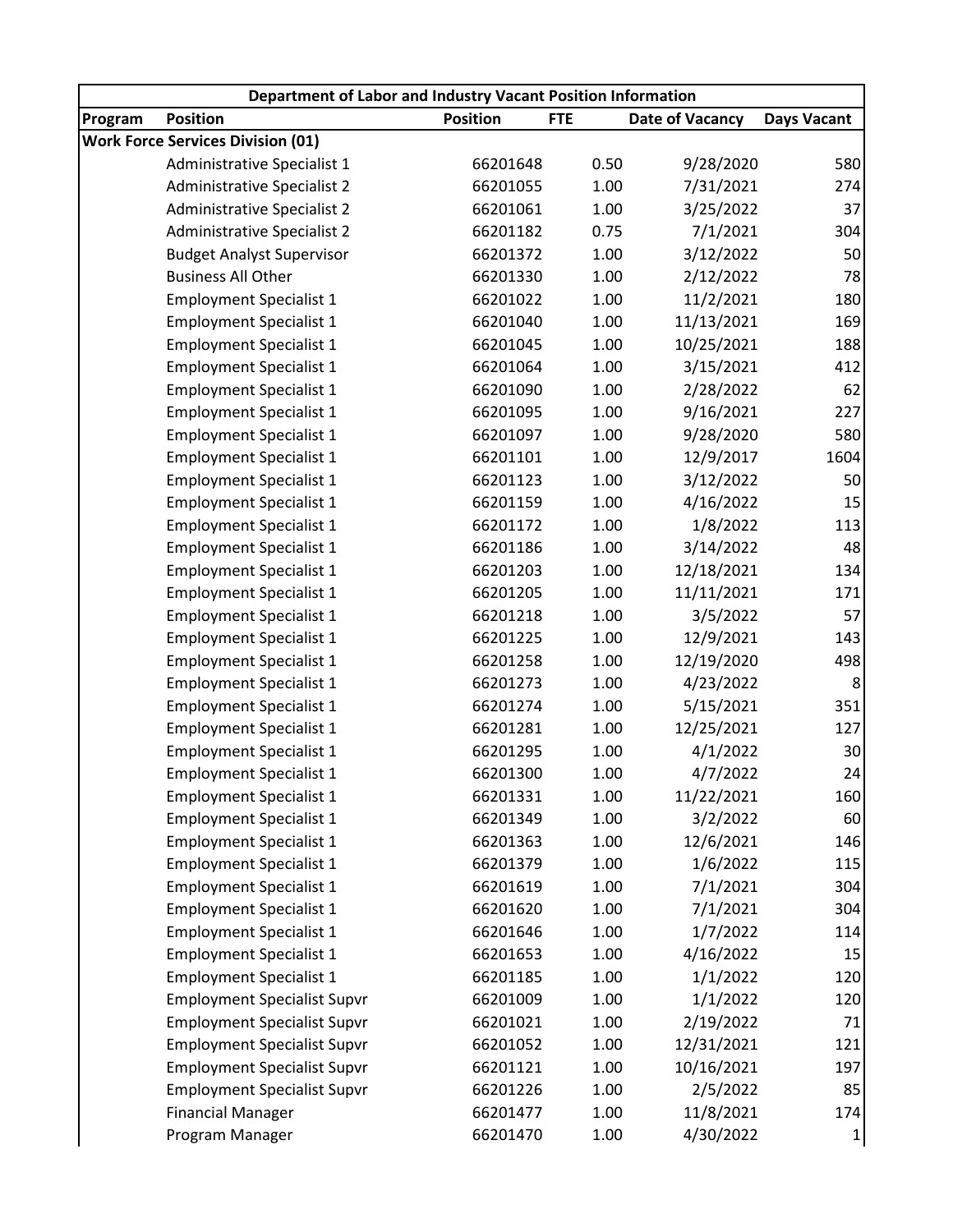| Program Manager                                                              | 66202303 | 1.00  | 4/23/2022  | $\,8\,$ |
|------------------------------------------------------------------------------|----------|-------|------------|---------|
| Program Specialist 1                                                         | 66201481 | 1.00  | 1/1/2022   | 120     |
| <b>Total</b>                                                                 |          | 45.25 |            | 120.5   |
| <b>Unemployment Insurance Division (02)</b>                                  |          |       |            |         |
| <b>Business All Other</b>                                                    | 66202079 | 1.00  | 1/15/2022  | 106     |
| Claims Examiner 1                                                            | 66202073 | 1.00  | 2/12/2022  | 78      |
| <b>Claims Examiner 1</b>                                                     | 66202224 | 1.00  | 3/12/2022  | 50      |
| <b>Claims Examiner 1</b>                                                     | 66202227 | 1.00  | 2/2/2022   | 88      |
| <b>Claims Examiner 1</b>                                                     | 66202234 | 1.00  | 4/9/2022   | 22      |
| <b>Claims Examiner 2</b>                                                     | 66202212 | 0.11  | 2/27/2021  | 428     |
| <b>Collections Agent 2</b>                                                   | 66202032 | 1.00  | 3/12/2022  | 50      |
| <b>Collections Agent 2</b>                                                   | 66202071 | 1.00  | 4/9/2022   | 22      |
| <b>Compliance Specialist 3</b>                                               | 66202109 | 1.00  | 12/21/2021 | 131     |
| Compliance Technician 1                                                      | 66202253 | 0.50  | 1/15/2022  | 106     |
| <b>Customer Service Assistant 2</b>                                          | 66202023 | 1.00  | 3/14/2022  | 48      |
| Tax Examiner 3                                                               | 66202028 | 1.00  | 11/13/2021 | 169     |
| <b>Total</b>                                                                 |          | 10.61 |            | 83      |
| <b>Commissioner's Office &amp; Centralized Services Division (03)</b>        |          |       |            |         |
| <b>Public Relations Specialist 2</b>                                         | 66203321 | 1.00  | 7/2/2017   | 1764    |
| <b>Total</b>                                                                 |          | 1.00  |            | 1764    |
|                                                                              |          |       |            |         |
| <b>Business Standards Division (05)</b><br><b>Administrative Assistant 2</b> | 66204205 | 1.00  | 2/28/2022  | 62      |
| <b>Administrative Assistant 2</b>                                            | 66204435 | 1.00  | 4/23/2022  | 8       |
| <b>Administrative Assistant 2</b>                                            | 66204609 | 1.00  | 5/3/2020   | 728     |
| <b>Administrative Specialist 2</b>                                           | 66204602 | 1.00  | 2/28/2022  | 62      |
| <b>BSD Analyst</b>                                                           | 66205531 | 1.00  | 3/5/2022   | 57      |
| <b>Budget Analyst 2</b>                                                      | 66204801 | 1.00  | 1/29/2022  | 92      |
| <b>Building Code Inspector 1</b>                                             | 66205049 | 1.00  | 3/1/2022   | 61      |
| <b>Building Code Inspector 1</b>                                             | 66205068 | 1.00  | 3/31/2022  | 31      |
| Compliance Investigator 1                                                    | 66204206 | 1.00  | 4/1/2022   | 30      |
| Compliance Specialist 1                                                      | 66204622 | 1.00  | 4/23/2022  | 8       |
| Compliance Specialist 1                                                      | 66205031 | 1.00  | 2/12/2022  | 78      |
| <b>Compliance Specialist 2</b>                                               | 66204462 | 1.00  | 3/3/2022   | 59      |
| <b>Compliance Specialist 2</b>                                               | 66204715 | 1.00  | 10/30/2021 | 183     |
| <b>Compliance Specialist 3</b>                                               | 66204310 | 1.00  | 2/26/2022  | 64      |
| <b>Compliance Specialist 3</b>                                               | 66205125 | 1.00  | 6/28/2019  | 1038    |
| Compliance Technician 1                                                      | 66204704 | 1.00  | 9/25/2021  | 218     |
| License Permit Technician 2                                                  | 66205017 | 1.00  | 3/24/2022  | 38      |
| License Permit Technician 2                                                  | 66205106 | 1.00  | 4/28/2022  | 3       |
| License Permit Technician 2                                                  | 66205601 | 1.00  | 1/29/2022  | 92      |
| License Permit Technician 2                                                  | 66205615 | 1.00  | 3/31/2022  | 31      |
| License Permit Technician 2                                                  | 66205629 | 1.00  | 9/16/2017  | 1688    |
| License Permit Technician 2                                                  | 66205631 | 1.00  | 4/30/2022  |         |
|                                                                              | 66204201 | 1.00  | 5/21/2021  | 1       |
| Program Manager                                                              |          |       |            | 345     |